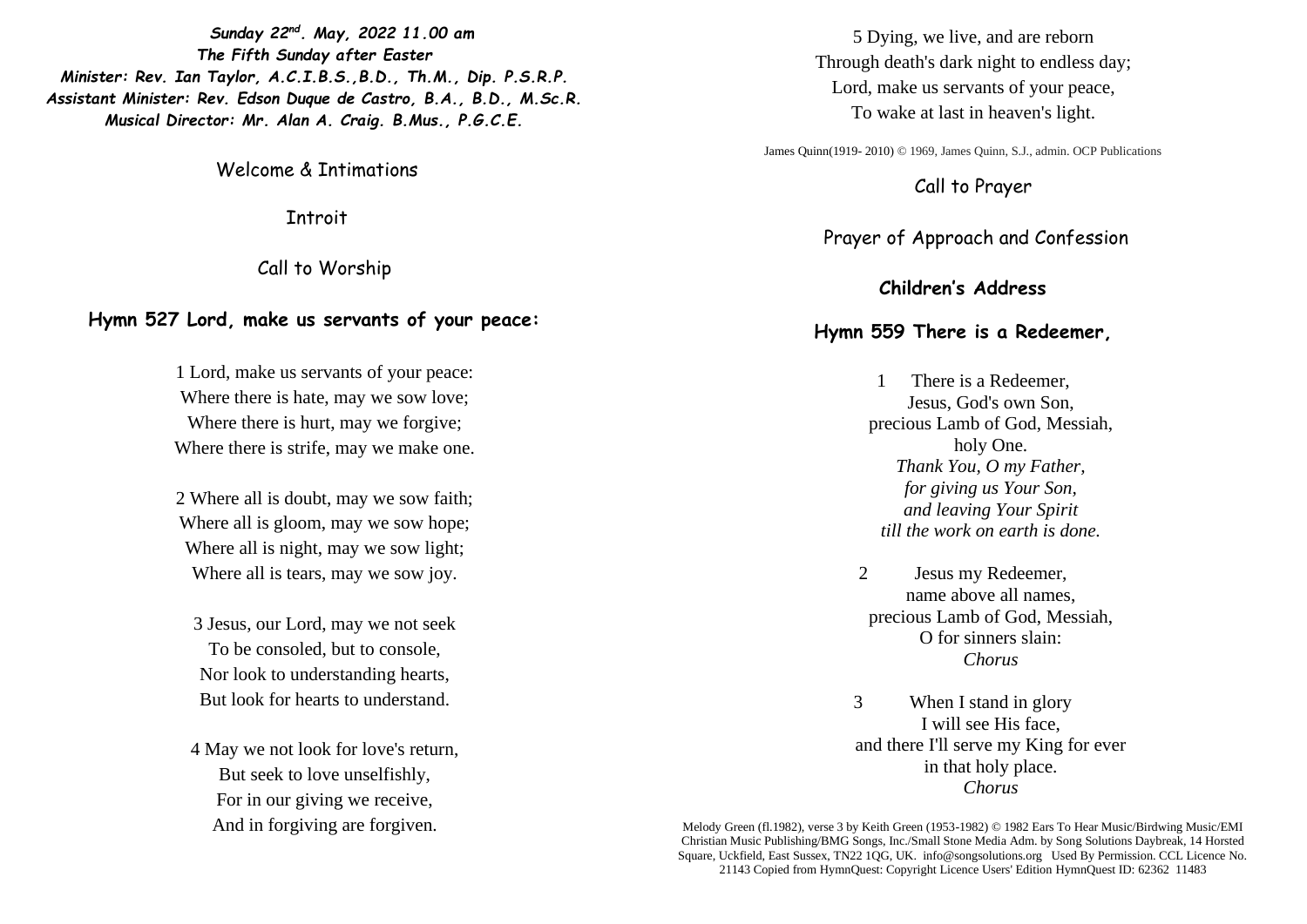Acts 16:9-15

## **Hymn 45 Lord, bless and pity us, (Psalm 67)**

1 Lord, bless and pity us, Shine on us with thy face: That the earth thy way, and nations all May know thy saving grace.

2 Let people praise thee, Lord; Let people all thee praise. O let the nations all be glad, In songs their voices raise:

3 Thou wilt justly people judge, On earth rule nations all. Let people praise thee, Lord; let them Praise thee, both great and small.

4 The earth her fruits shall yield, Our God shall blessing send. God shall us bless; men shall him fear Unto earth's utmost end.

Psalm 67 after Scottish Psalter (1650) and Doxology Used By Permission. CCL Licence No. 21143 Copied from HymnQuest: Copyright Licence Users' Edition HymnQuest ID: 57181

St. John 14:23-29

Anthem

Sermon

The Offering (& Sung Doxology: Hymn 807)

Prayer of Intercession & The Lord's Prayer

**Our Father which art in heaven, Hallowed be thy Name. Thy Kingdom come. Thy will be done in earth, as it is in heaven. Give us this day our daily bread. And forgive us our debts, as we forgive our debtors. And lead us not into temptation, but deliver us from evil: For thine is the Kingdom, and the power, and the glory, for ever. Amen.**

# **Hymn 249 We have heard a joyful sound,**

- 1 We have heard a joyful sound: Jesus saves! Spread the gladness all around: Jesus saves! Bear the news to every land, Climb the steeps and cross the waves; Onward! 'tis our Lord's command: Jesus saves!
	- 2 Waft it on the rolling tide: Jesus saves! Tell to sinners far and wide, Jesus saves! Sing, ye islands of the sea; echo back, ye ocean caves; earth shall keep her jubilee: Jesus saves!